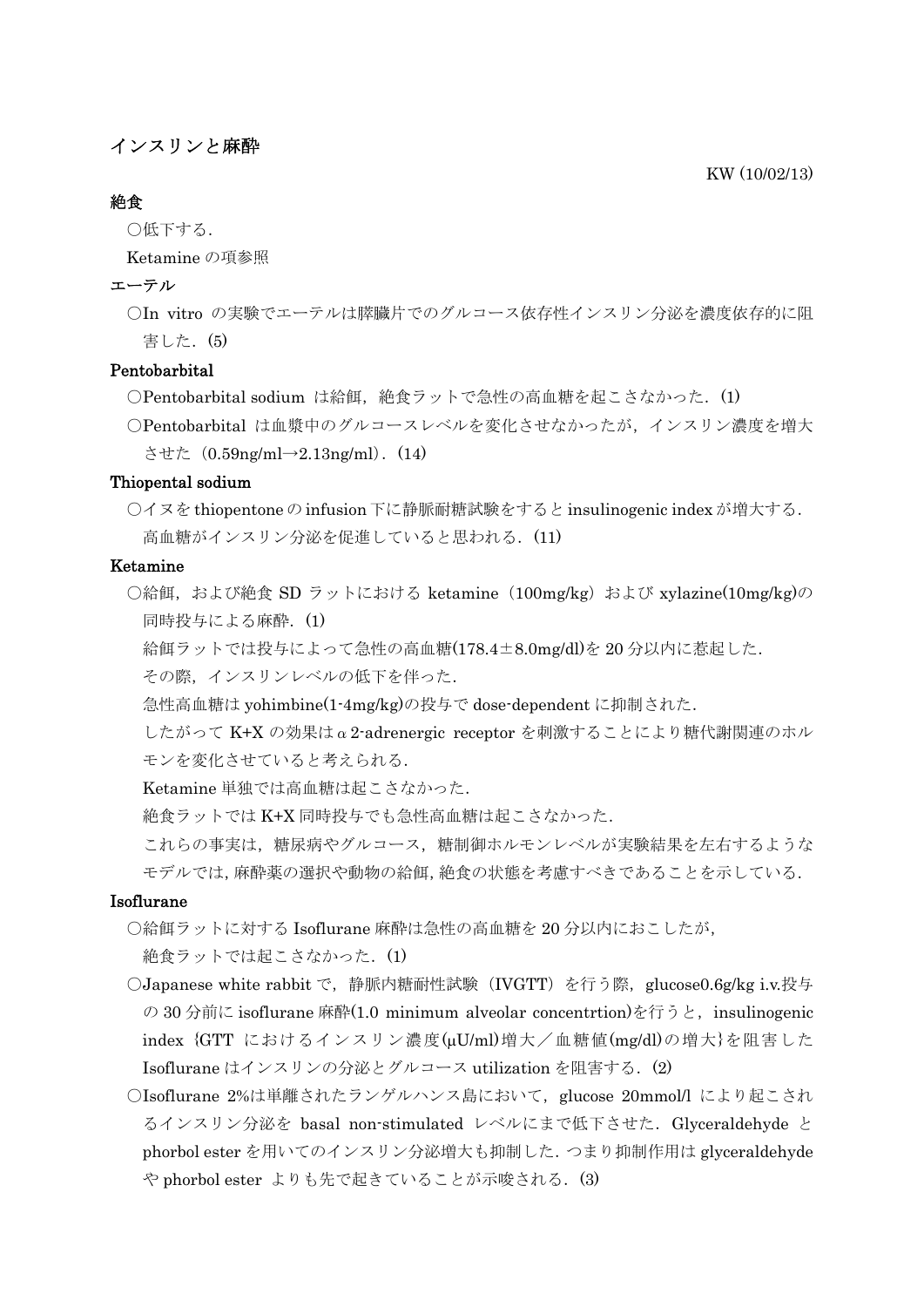- ○Isoflurane はイヌで急速な広範な代謝への影響を与えた.10 分の麻酔で血漿中の遊離脂肪酸と パルミチン酸の代謝が有意に減少し,グルコースの産生が増加し,3.5 時間の麻酔では末梢の グルコース利用が低下した.即ち,末梢でのインスリン抵抗性の増大,脂肪分解の減少を惹 起し,麻酔の継続に比例してタンパク質合成の低下とアミノ酸の酸化の割合を増大させた. (4)
	- ○ヒトでの isoflurane 麻酔下に行った静脈内耐糖試験 (IVGTT)では insulinogenic index, acute insulin response 及び glucose disappearance rate が非麻酔の場合と比べて低下した. (13)
	- ○Isoflurane は給餌ラットで hyperglycemia を惹起した.がインスリン濃度には影響しなかっ た.Isoflurane による高血糖は glibenclamide(non-specific K(ATP) channel inhibitor)によ って阻止された.グルコース依存性インスリン分泌が障害されている可能性がある.(14)

### Halothane

- ○In vitro の実験で halothane は膵臓片でのグルコース依存性インスリン分泌を濃度依存的に 阻害した. (6)
- ○In vitro の実験で halothane は単離された膵島でのグルコース依存性インスリン分泌を濃度 依存的に阻害した. この作用は glucose oxidation の阻害によるものではない. (7)
- ○ウマ (pony) を halothane で 2 時間麻酔 (手術なし). 同じ固体の異なる日麻酔なしでの採 血と比較 (8)
	- Halothane 麻酔により血漿中のグルコース, lactate, cortisol, ACTH レベルは上昇
- インスリンレベルは低下した.18 ヶ月後に同じ実験を繰り返したが結果は同様であった. Halothane による麻酔はウマで実質的にストレス反応を惹き起こしている.
- ○絶食授乳中ラットに於いて,乳腺と肝臓の pyruvate dehydrogenase 活性は,絶食のみのラ ットではインスリン投与によって乳腺中での酵素活性が増加したが肝臓では増加しなかった. このインスリン作用は halothane 麻酔で大きく阻害された. (9)
- ○Halothane 麻酔は 24 時間ラットでグルコースの代謝率を 20%減少させた.これは睡眠中の 場合と類似している.従ってこれは halothane に特異的な作用とは言えない.血漿中のイン スリン濃度はグルコースの代謝率に逆比例していた. (10)
- ○ラットに死には至らない火傷(scald injury)を与え,70 分後に halothane 麻酔を行った.麻酔 しないラットと比較した. 麻酔の導入した直後及び麻酔の最中,halothane は急速の血糖値 を上昇させ,30分後にはコントロールレベルに下がった.インスリン濃度も上昇した.2時 間麻酔を続けるとグルコースの産生と利用を低下させ,血漿中のインスリンレベルはぞうか させ、肝臓でのグリコーゲン量を減少させた. (11)
- ○イヌを halothane で麻酔下に静脈耐糖試験をすると insulinogenic index が有意に低下する. (12)

#### 参考文献

1. Acute hyperglycemia induced by ketamine/xylazine anesthesia in rats: Mechanism and implication for preclinical models.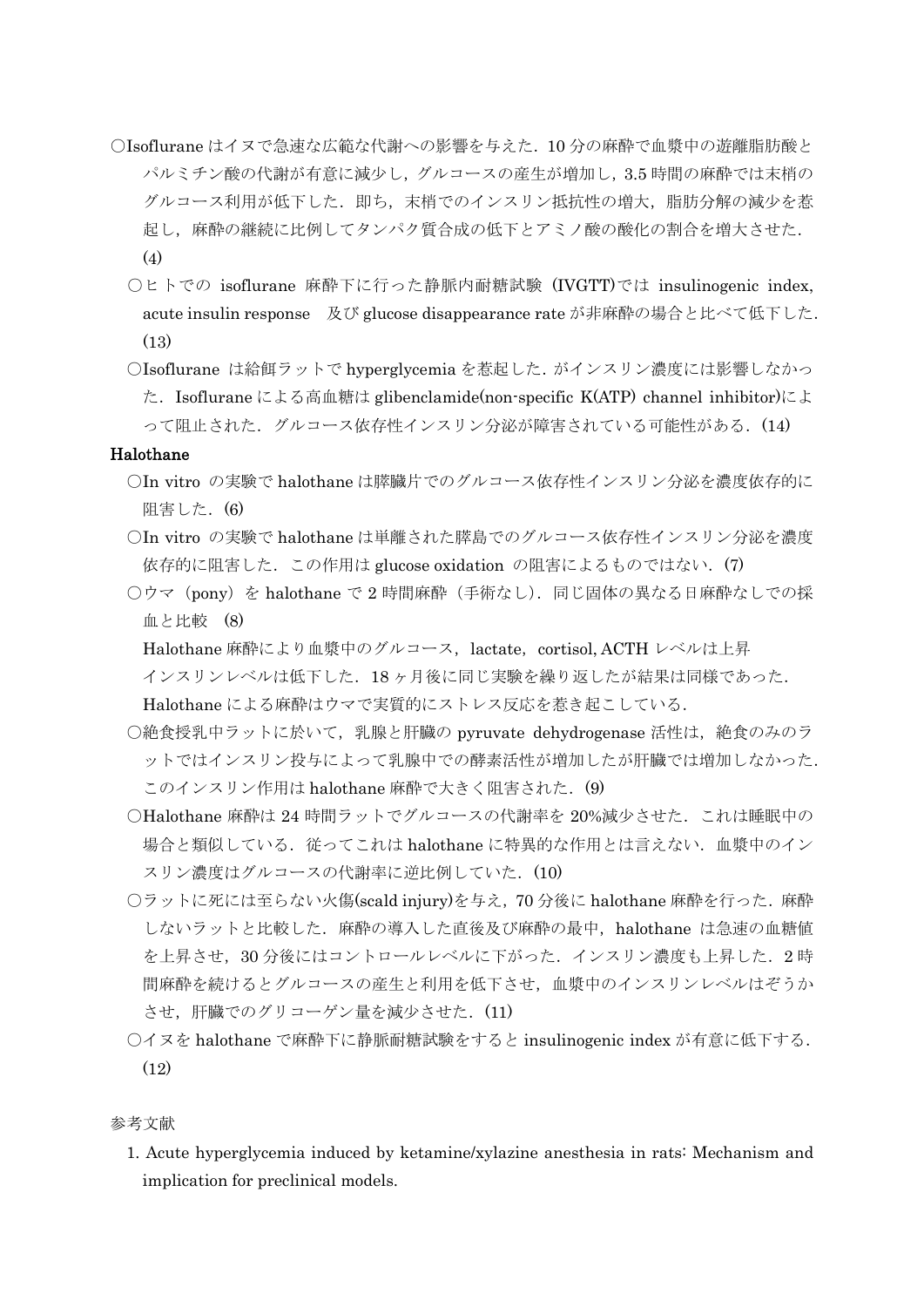Saha JK, Xia J, Grondin JM, et al.

Exp Biol Med (Maywood) 230: 777-784, 2005

2. Mechanism of impaired glucose tolerance and insulin secretion during isoflurane anesthesia.

Tanaka K, Kawano T, Tomino T, et al.

Anesthesiology 111: 1044-1051, 2009

- 3. Isoflurane inhibits insulin secretion from isolated rat pancreatic islets of Langerhans. Desborough JP, Jones PM, Persaud SJ, et al. Br J Anesth 71: 873-876
- 4. Isoflurane and whole body leucine, glucose, and fatty acid metabolism in dog. Horber FF, Krayer S, Cryer P, et al. Anesthesiology 73: 82-92, 1990
- 5. Inhibition by ether of glucose-stimulated insulin secretion in isolated pieces of rat pancreas.

Gingelich RL, Paradise RR, Wright PH.

Anesthesiology 51: 34-35, 1979

6. Inhibition by halothane of glucose-stimulated insulin secretion in isolated pieces of rat pancreas.

Gingelich RL, Paradise RR, Wright PH.

Anesthesiology 40: 449-452, 1974

7. Effects of halothane on glucose-stimulated insulin secretion and glucose oxidation in isolated rat pancreatic islets.

Gingelich RL, Wright PH, Paradise RR.

Anesthesiology 53: 219-222, 1980

8. Equine stress response to anaesthesia.

Taylor PM.

Br J Anaesth. 63: 702-709

9. Halothane anaesthesia can block insulin stimulation of pyruvate dehydrogenase activity in mammary glands of 24-hour starved lactating rats.

Hutchinson CE, Coore HG.

Br J Anaesth. 52: 573-576, 1980

10. Rate of glucose utilization and gluconeogenesis in rats in the basal state induced by halothane anaestesia.

Heath DF, Frayn KN, Rose JG

Biochem J 162:643-651, 1977

11. Effects of halothane on glucose metabolism after injury in the rat.

Heath DF, Frayn KN, Rose JG.

Br J Anaesth. 50: 899-904, 1978